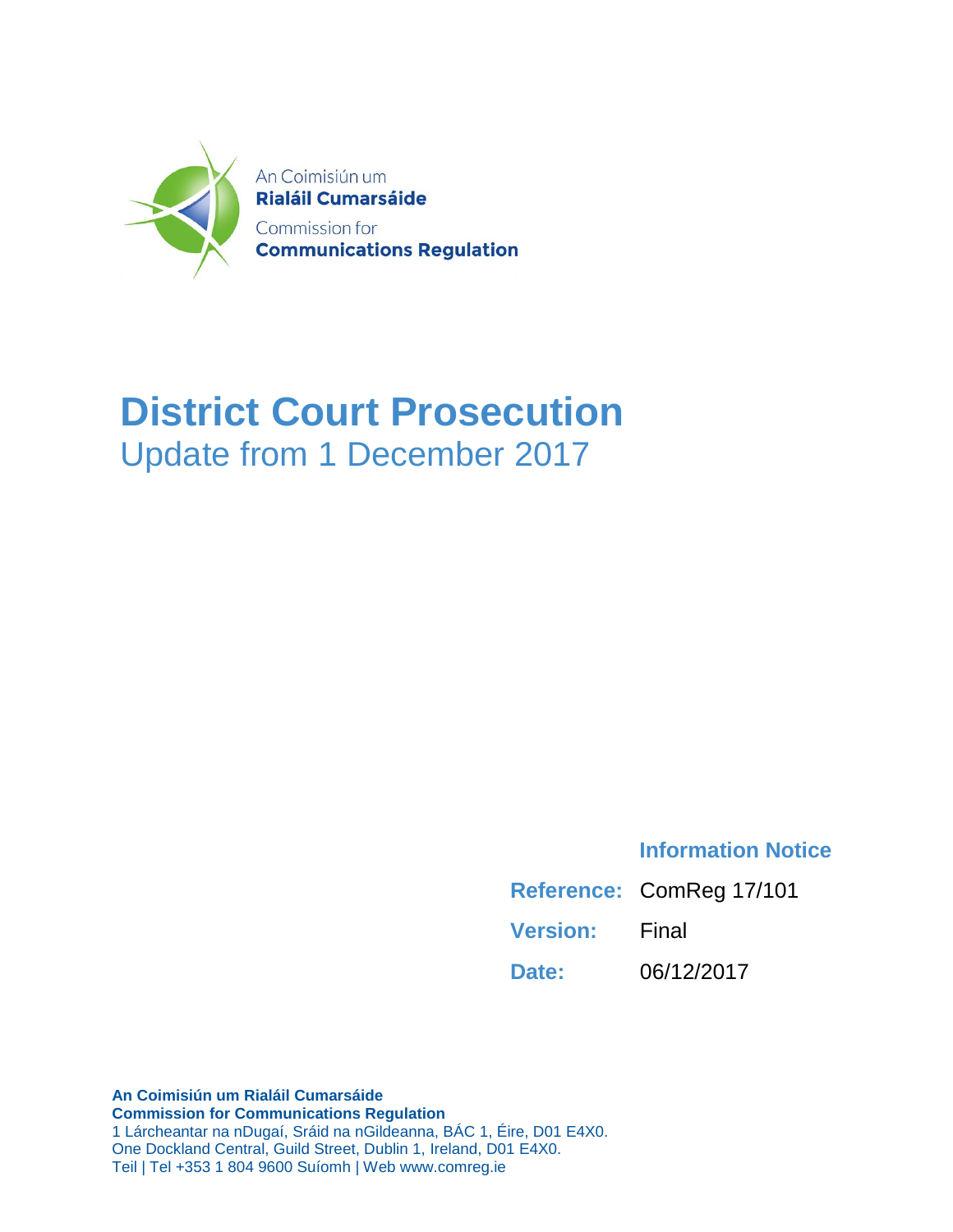## **Regulation 45(1) of the Communications Regulation Act, 2002 (as amended) ("the Act")**

- 1. On 1 December 2017, Vodafone Ireland Limited ("Vodafone") was convicted of 8 counts of incorrect charging of customers for electronic communications services before the Dublin District Court.
- 2. Following a review of relevant customer complaints where the customers' issues were not fully resolved by Vodafone until the customer contacted ComReg (at which point appropriate credits / refunds were applied by Vodafone), ComReg commenced an investigation. This investigation culminated in ComReg taking legal proceedings against Vodafone.
- 3. The proceedings were brought under Section 45 of the Act, which provides as follows:

*"45. — (1) An undertaking shall not impose, or purport to impose, a charge —*

*(a) for supplying an electronic communications service or electronic communications product to a consumer that exceeds the amount for that service or product specified —*

- *(i) in the undertaking's published tariff of charges, or*
- *(ii) (ii) in a written statement previously made or given to the consumer by the undertaking in relation to that supply,*

*or*

*(b) for supplying an electronic communications service or electronic communications product to a consumer that was not requested by the consumer, or*

*(c) for an electronic communications service or electronic communications product that was requested by a consumer but was not supplied."*

- 4. Vodafone is an "undertaking" for the purposes of prosecutions pursuant to Section 45 of the Act.
- 5. The outcome of this case against Vodafone is detailed below:
	- a) Vodafone pleaded guilty to eight charges brought against it.
	- b) Judge Brennan imposed criminal convictions for each of the eight charges and ordered Vodafone to pay a total of €11,500 in fines.